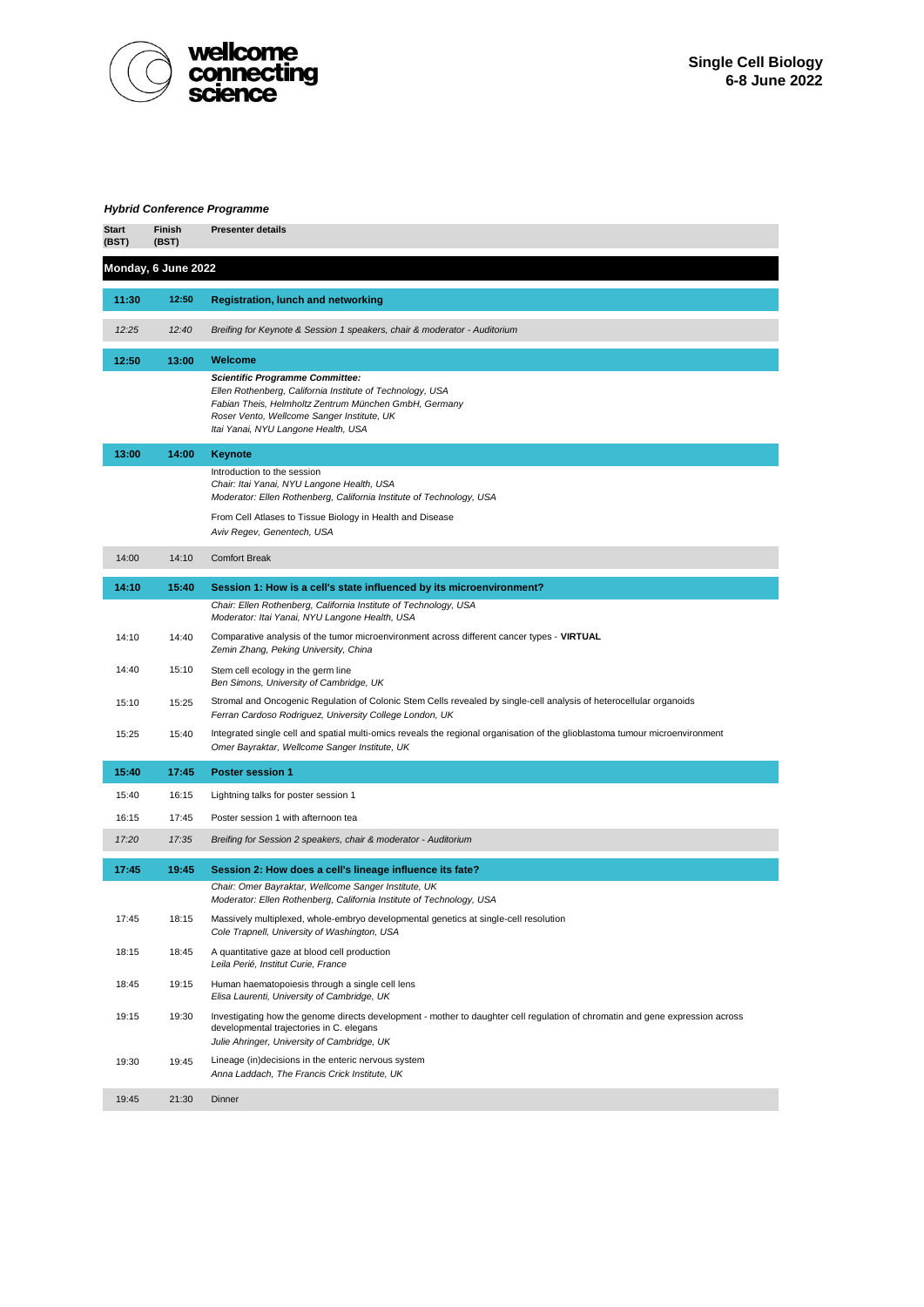

| Tuesday, 7 June 2022 |       |                                                                                                                                                                                                                           |  |  |
|----------------------|-------|---------------------------------------------------------------------------------------------------------------------------------------------------------------------------------------------------------------------------|--|--|
| 07:30                | 09:00 | <b>Breakfast</b>                                                                                                                                                                                                          |  |  |
| 09:30                | 11:00 | <b>Networking with morning coffee</b>                                                                                                                                                                                     |  |  |
| 09:30                | 10:30 | Meet the editors session - optional session - Auditorium<br>Chair: Itai Yanai, NYU Langone Health, USA                                                                                                                    |  |  |
|                      |       | Katherine Brown, The Company of Biologists, UK<br>Barbara Cheifet, Springer Nature, Nature Biotechnology, USA - VIRTUAL<br>Stephanie McClelland, Springer Nature - Genome Biology, UK<br>Judith Nicholson, Cell Press, UK |  |  |
| 10:35                | 10:50 | Breifing for Session 3 speakers, chair & moderator - Auditorium                                                                                                                                                           |  |  |
| 11:00                | 12:30 | Session 3: How does cell identity create morphology?                                                                                                                                                                      |  |  |
|                      |       | Chair: Sarah Teichmann, Wellcome Sanger Institute, UK<br>Moderator: Omer Bayraktar, Wellcome Sanger Institute, UK                                                                                                         |  |  |
| 11:00                | 11:30 | Self-organization and symmetry breaking in intestinal organoids - VIRTUAL<br>Prisca Liberali, The Friedrich Miescher Institute, Switzerland                                                                               |  |  |
| 11:30                | 12:00 | Love thy neighbor - Identifying structure in the tumor microenvironment by multiplexed imaging<br>Leeat Keren, Weizmann, Israel                                                                                           |  |  |
| 12:00                | 12:15 | Spatial transcriptome mapping of mouse and human brain with high throughput by electrophoretic capture of RNA<br>Lars Borm, Karolinska institute, Sweden                                                                  |  |  |
| 12:15                | 12:30 | Single-cell roadmap of human gonadal development<br>Luz Garcia Alonso, Wellcome Sanger Institute, UK                                                                                                                      |  |  |
| 12:30                | 14:00 | Lunch                                                                                                                                                                                                                     |  |  |
| 13:35                | 13:50 | Breifing for Session 4 speakers, chair & moderator - Auditorium                                                                                                                                                           |  |  |
| 14:00                | 15:30 | Session 4: How is cell identity regulated?                                                                                                                                                                                |  |  |
|                      |       | Chair: Sarah Teichmann, Wellcome Sanger Institute, UK<br>Moderator: Itai Yanai, NYU Langone Health, USA                                                                                                                   |  |  |
| 14:00                | 14:15 | Biologically informed deep learning to infer gene program activity in single cells - VIRTUAL<br>Mohammad Lotfollahi, Helmholtz Zentrum München Deutsches Forschungszentrum für Gesundheit und Umwelt (GmbH), Germany      |  |  |
| 14:15                | 14:45 | Illumination of transcription factor mechanisms in T-cell development at the single-cell level<br>Ellen Rothenburg, California Institute of Technology, USA                                                               |  |  |
| 14:45                | 15:15 | Tracking cellular identities through micro- and macroevolution<br>Detlev Arendt, EMBL, Germany                                                                                                                            |  |  |
| 15:15                | 15:30 | TF-seq: a single-cell RNA-seq transcription factor gain of function screen in mesenchymal stem cells<br>Pernille Rainer, EPFL, Switzerland                                                                                |  |  |
| 15:40                | 17:45 | <b>Poster session 2</b>                                                                                                                                                                                                   |  |  |
| 15:30                | 16:05 | Lightning talks for poster session 2                                                                                                                                                                                      |  |  |
| 16:05                | 17:35 | Poster session 2 with afternoon tea                                                                                                                                                                                       |  |  |